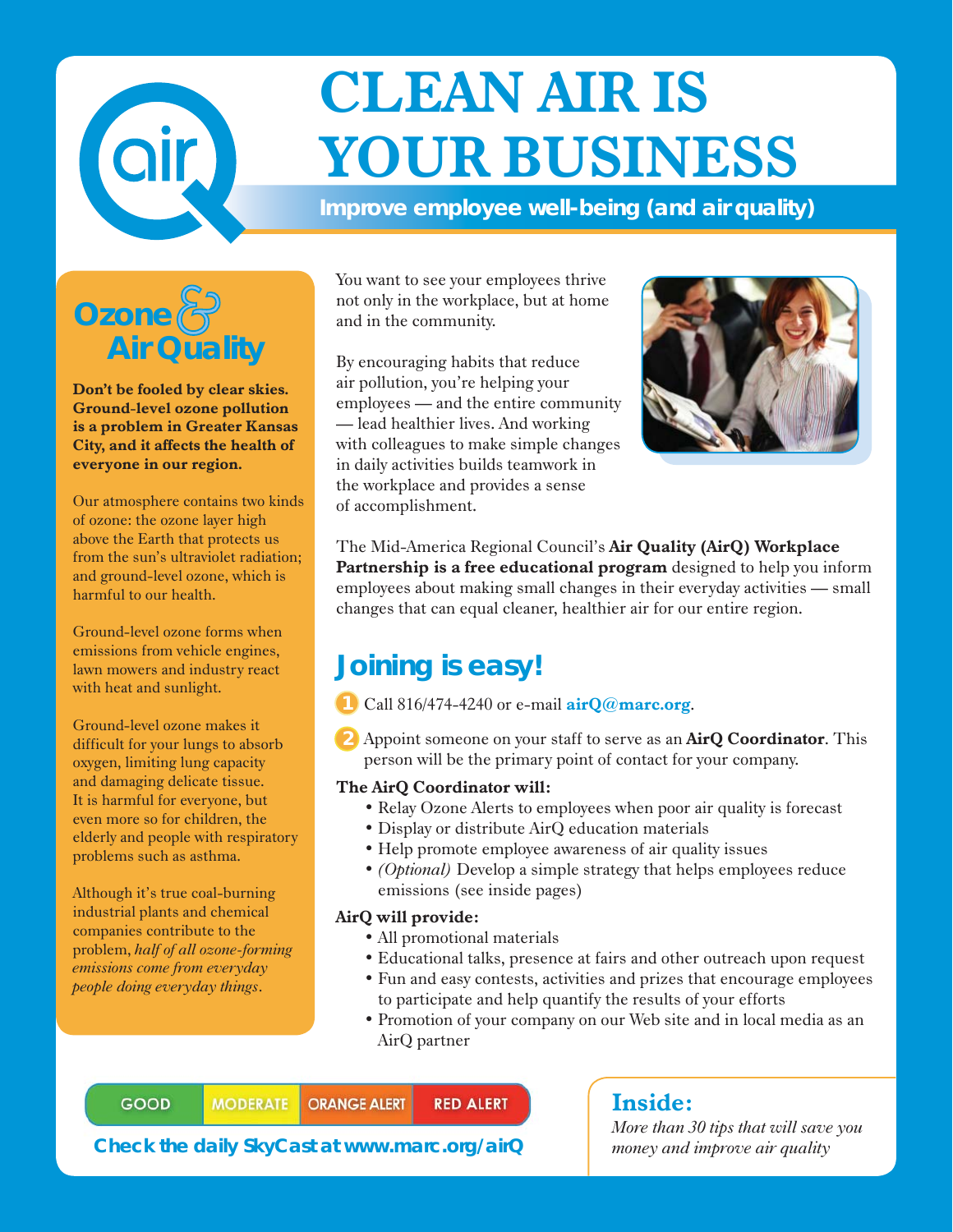# **CONSIDER THE POSSIBILITIES**

## **Keep employees informed**

- Appoint an AirQ Coordinator to develop and identify ways that your employees can react to Ozone Alerts
- Promote employee awareness of air quality issues and encourage action by distributing tips through:
	- E-mail
	- Lobby displays, fliers and posters
	- Newsletters
	- Seminars/training sessions
- Notify employees of Ozone Alert days via:
	- $\bullet$  E-mail
	- Intranet
	- Network boot-up messages
	- Public address/paging system announcements
	- Bulletin boards
- $\bullet$  Display the SkyCast on your intranet or network page

## **Support clean air actions**

- $\bullet$  Provide incentives for employees who take action (such as flextime, raffle prizes, reserved parking or subsidized parking fees)
- Encourage commuting alternatives for employees, including vanpooling, carpooling, public transit, biking and walking:
	- Offer free or subsidized bus passes to employees on Ozone Alert days, during the summer, or year-round
	- y Support development of Park-and-Ride facilities at the urban fringe and along major corridors
	- Provide secure bike racks and shower facilities for employees who bike to work
	- Provide reserved parking for carpoolers
	- Provide electric parking spaces to encourage the use of electric cars
	- Become a RideShare Business Partner to encourage commuter alternatives. Visit **www. marc.org/rideshare** for more information





#### **Consider flexible scheduling**

- **Encourage compressed work weeks with** extended hours
- $\bullet$  Develop a flextime program that allows people to commute during non-peak travel hours
- Visit the U.S. Office of Personnel Management's "Handbook on Alternative Work Schedules" online at **www.opm.gov/oca/aws**



## **Evaluate impacts of growth**

- z Use and promote green-building design and maintenance techniques that reduce energy and water consumption:
	- y Use the U.S. Green Building Council's LEED standards for new construction or remodeling projects
	- Install reflective surfacing and roofing materials
	- Establish minimum tree-planting standards for new development
	- Promote strategic tree planting along streets and in parking lots
	- Use native landscaping
- $\bullet$  Promote land-use planning practices that reduce dependence on automobiles
- Implement "Creating Quality Places" principles:
	- Link to surrounding areas that encourage walking and biking
	- Consider mixed-use development
	- Encourage transit-oriented development
	- **v** Visit **www.marc2.org/cqp** to learn more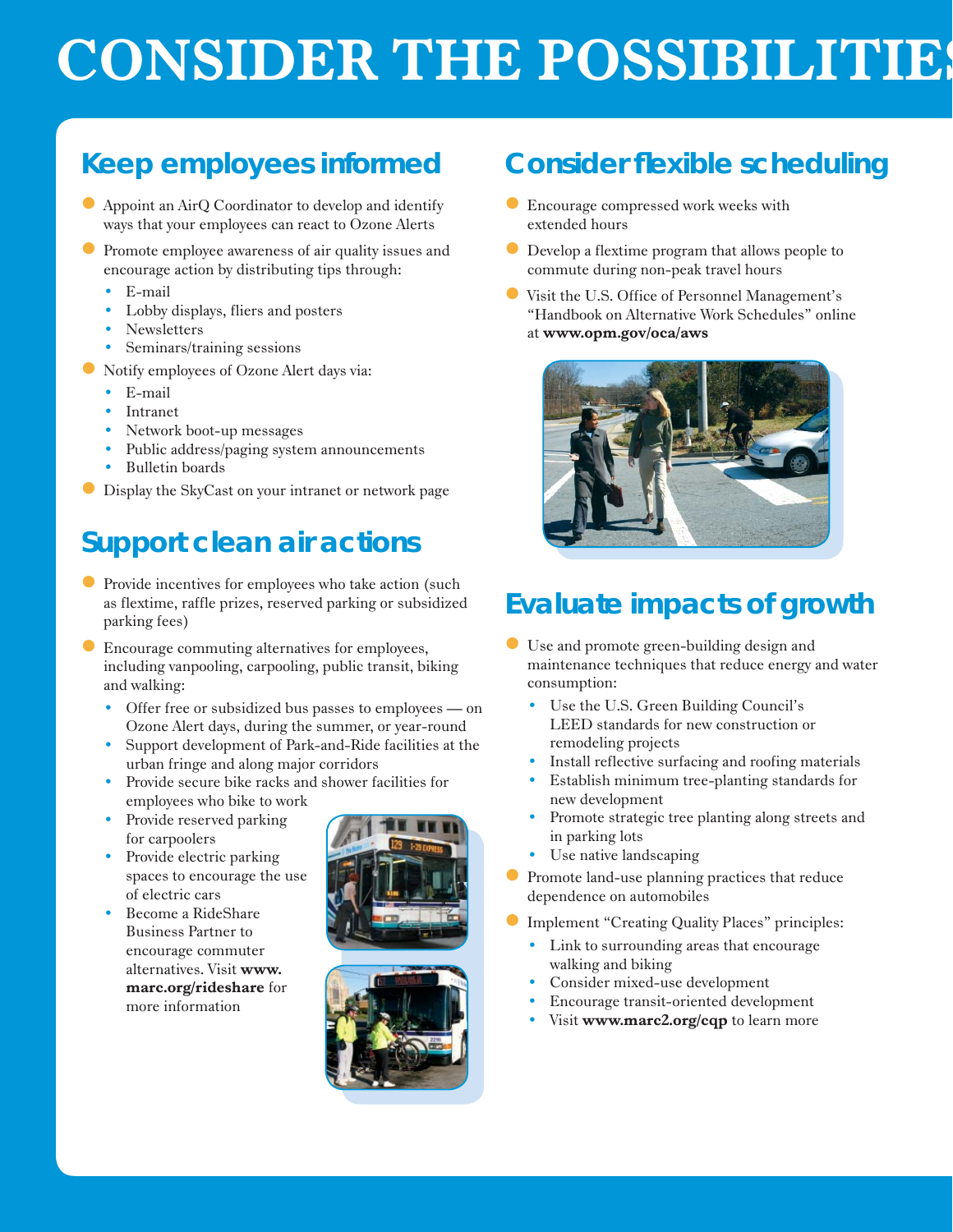## **Clear Thinking. Clear Air.**



## **Modify daily operations**

- $\bullet$  Delay or reschedule lawn maintenance on Ozone Alert days
- Postpone painting and pesticide use on Ozone Alert days
- Postpone vehicle refueling until the evening during ozone season
- Don't top off the tank when refueling
- Replace vehicle gas caps with broken seals or stripped threads
- $\bullet$  Establish a fuel-tank inspection program to maintain and repair fuel tanks
- **Encourage employees not to drive for short trips:** 
	- Subsidize or provide lunches on Ozone Alert days
	- Encourage brown-bag or take-out lunches
- $\bullet$  Provide shuttle services to common dining areas and meeting facilities
	- Walk, bicycle or carpool to lunch and off-site meetings
	- Offer direct deposit of paychecks
- **Employ energy-conservation measures:** 
	- Turn off lights and electronics daily
	- Purchase Energy Star-compliant equipment (See **www.energystar.gov**)
	- Conduct an energy audit for existing buildings
	- Use green power when possible (See **www.epa.gov/greenpower**)
- $\bullet$  Buy water-based paints, stains and sealers. When oil-based coatings must be purchased, check the label for low-volatile organic compound (low-VOC) content
- z Establish or expand your recycling program

## **Evaluate contractor requirements/guidelines**

- $\bullet$  Provide incentives in contract bids to encourage use of low-emission, electric or manual equipment
- $\bullet$  Encourage the use of low-emission vehicles
- **Encourage low-emission fleet status for** off-road equipment
- **Encourage use of low-VOC materials**
- $\bullet$  Establish a low-emission vehicle program that encourages the purchase or emission-control retrofitting of vehicles
- Require idling reduction practices



### **Maintain your fleet**

- Regularly maintain vehicles and adopt a policy of repairing small problems immediately
- $\bullet$  Establish an idling reduction policy
- Educate drivers on fuel-efficient driving techniques
- $\bullet$  Make vehicle selection for each trip based on number of passengers, cargo weight, and on-road/off-road use
- $\bullet$  When purchasing new vehicles and equipment, consider using:
	- Gas/electric hybrid
	- Compressed Natural Gas (CNG)
	- Propane
	- **Biodiesel**
- $\bullet$  Retrofit the emission-control systems of diesel vehicles:
	- Implement new exhaust-control technologies
	- Convert to alternative fuel
	- Add emission-reduction or idling-reduction software
- $\bullet$  Repower or mandate early replacement of vehicles instead of rebuilding them
- z Use tax incentives to promote expanded use of low-emissions technology

#### **Conduct business differently**

- $\bullet$  Encourage conference calls and videoconferencing
- $\bullet$  Allow employees to work from home
	- To help cut back on driving time, use online services for
		- Applications and permitting
	- Bill paying
	- Recreation and meeting reservations
	- Library book renewals and holds